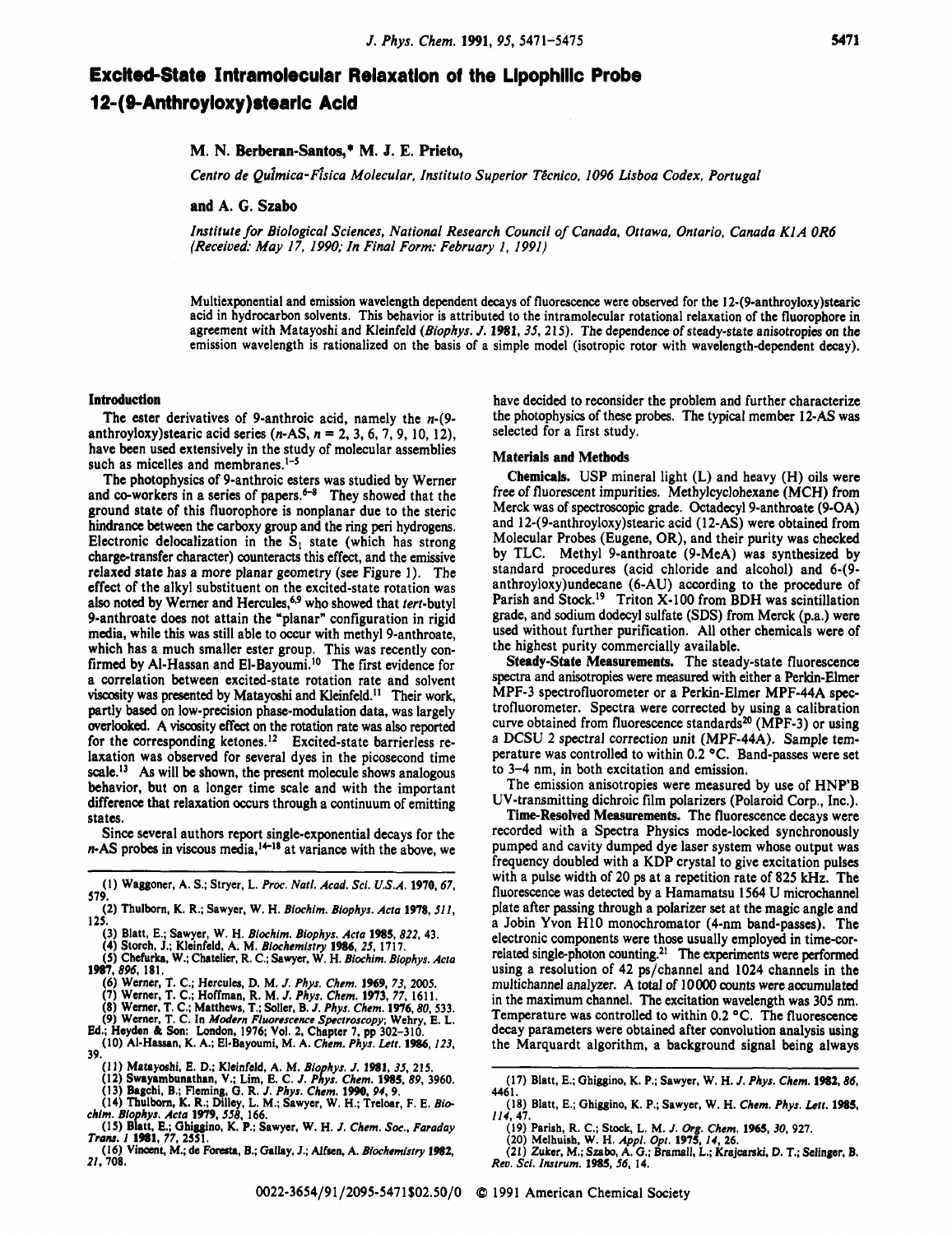TABLE I: "Best Fit" Fluorescence Decay Parameters at Selected Emission Wavelengths for the 12-AS Probe in USP Heavy Oil at 0 °C (991  $cP)$ <sup> $c$ </sup>

| ሊ <sub>em</sub> , nm | $\alpha_1$ | $\tau_1$ , ns | $\alpha_2$ | $\tau_2$ , ns | $\alpha_3$ | $\tau_3$ , ns | $\tau$ , ns |  |
|----------------------|------------|---------------|------------|---------------|------------|---------------|-------------|--|
| 390                  | 0.14       | 9.40          | 0.39       | 2.54          | 0.47       | 0.45          | 5.95        |  |
| 410                  | 0.28       | 10.37         | 0.41       | 3.11          | 0.31       | 0.56          | 7.85        |  |
| 430                  | 0.63       | 10.85         | 0.37       | 2.76          |            |               | 9.80        |  |
| 440                  | 0.68       | 11.13         | 0.32       | 3.29          |            |               | 10.19       |  |
| 450                  | 0.86       | 11.34         | 0.25       | 3.97          | $-0.11$    | 0.17          | 10.68       |  |
| 460                  | 0.96       | 11.57         | 0.20       | 5.29          | $-0.16$    | 0.27          | 11.06       |  |
| 480                  | 1.26       | 11.34         | $-0.21$    | 0.55          | $-0.05$    | 0.20          | 11.44       |  |
| 500                  | 1.51       | 11.61         | $-0.23$    | 1.31          | $-0.27$    | 0.27          | 11.84       |  |
| 520                  | 1.68       | 11.79         | $-0.39$    | 1.47          | $-0.29$    | 0.25          | 12.14       |  |
| 540                  | 2.72       | 11.89         | $-0.73$    | 1.68          | $-0.99$    | 0.16          | 12.36       |  |
| 560                  | 1.96       | 11.95         | $-0.50$    | 1.95          | $-0.46$    | 0.33          | 12.47       |  |

**Preexponential values are normalized so that**  $\alpha_1 + \alpha_2 + \alpha_3 = 1$ . Standard errors were typically 0.01, for lifetime and preexponential terms. The RMSR for most measurements was 1.01. **Mean lifetime**  $\tau = (\sum_i \alpha_i \tau_i^2)/\sum_i \$ 

|  |  |  |  |  |  |  |  | TABLE II: "Best Fit" Fluorescence Decay Parameters for 12-AS and 9-MeA under Varying Solvent <sup>o</sup> or Viscosity at Selected Wavelengths |  |
|--|--|--|--|--|--|--|--|------------------------------------------------------------------------------------------------------------------------------------------------|--|
|--|--|--|--|--|--|--|--|------------------------------------------------------------------------------------------------------------------------------------------------|--|

| sample  | viscosity, cP                                                                                                                                             | $\lambda_{\text{em}}$ , nm     | $\alpha_1$                                                                                                   | $\tau_1$ , ns                                                                                        | $\alpha_2$                                                                                                                                  | $\tau_2$ , ns                                                                                 | $\alpha_3$                                                                           | $\tau_3$ , ns                              | $\bar{\tau}$ , $\bar{b}$ ns  |                                                                                                                                  |
|---------|-----------------------------------------------------------------------------------------------------------------------------------------------------------|--------------------------------|--------------------------------------------------------------------------------------------------------------|------------------------------------------------------------------------------------------------------|---------------------------------------------------------------------------------------------------------------------------------------------|-----------------------------------------------------------------------------------------------|--------------------------------------------------------------------------------------|--------------------------------------------|------------------------------|----------------------------------------------------------------------------------------------------------------------------------|
| $12-AS$ | 0.7                                                                                                                                                       | 410                            | 0.37                                                                                                         | 10.90                                                                                                | 0.30                                                                                                                                        | 3.19                                                                                          | 0.33                                                                                 | 0.92                                       | 8.93                         |                                                                                                                                  |
|         |                                                                                                                                                           | 440                            | 0.72                                                                                                         | 10.70                                                                                                | 0.28                                                                                                                                        | 2.92                                                                                          |                                                                                      |                                            | 9.95                         |                                                                                                                                  |
|         |                                                                                                                                                           |                                |                                                                                                              |                                                                                                      | 0.29                                                                                                                                        | 7.05                                                                                          |                                                                                      | 1.57                                       | 10.90                        |                                                                                                                                  |
|         |                                                                                                                                                           |                                |                                                                                                              |                                                                                                      |                                                                                                                                             |                                                                                               |                                                                                      |                                            |                              |                                                                                                                                  |
|         |                                                                                                                                                           |                                |                                                                                                              |                                                                                                      |                                                                                                                                             |                                                                                               |                                                                                      |                                            |                              |                                                                                                                                  |
|         |                                                                                                                                                           |                                |                                                                                                              |                                                                                                      |                                                                                                                                             |                                                                                               |                                                                                      |                                            |                              |                                                                                                                                  |
|         |                                                                                                                                                           |                                |                                                                                                              |                                                                                                      |                                                                                                                                             |                                                                                               |                                                                                      |                                            |                              |                                                                                                                                  |
|         |                                                                                                                                                           |                                |                                                                                                              |                                                                                                      |                                                                                                                                             |                                                                                               |                                                                                      |                                            |                              |                                                                                                                                  |
|         |                                                                                                                                                           |                                |                                                                                                              |                                                                                                      |                                                                                                                                             |                                                                                               |                                                                                      |                                            |                              |                                                                                                                                  |
|         |                                                                                                                                                           |                                |                                                                                                              |                                                                                                      |                                                                                                                                             |                                                                                               |                                                                                      |                                            |                              |                                                                                                                                  |
|         |                                                                                                                                                           |                                |                                                                                                              |                                                                                                      |                                                                                                                                             |                                                                                               |                                                                                      |                                            |                              |                                                                                                                                  |
|         |                                                                                                                                                           |                                |                                                                                                              |                                                                                                      |                                                                                                                                             |                                                                                               |                                                                                      |                                            |                              |                                                                                                                                  |
|         |                                                                                                                                                           |                                |                                                                                                              |                                                                                                      |                                                                                                                                             |                                                                                               |                                                                                      |                                            |                              |                                                                                                                                  |
|         |                                                                                                                                                           |                                |                                                                                                              |                                                                                                      |                                                                                                                                             |                                                                                               |                                                                                      |                                            |                              |                                                                                                                                  |
|         |                                                                                                                                                           |                                |                                                                                                              |                                                                                                      |                                                                                                                                             |                                                                                               |                                                                                      |                                            |                              |                                                                                                                                  |
|         |                                                                                                                                                           |                                |                                                                                                              |                                                                                                      |                                                                                                                                             |                                                                                               |                                                                                      |                                            |                              |                                                                                                                                  |
|         |                                                                                                                                                           |                                |                                                                                                              |                                                                                                      |                                                                                                                                             |                                                                                               |                                                                                      |                                            |                              |                                                                                                                                  |
|         |                                                                                                                                                           |                                |                                                                                                              |                                                                                                      |                                                                                                                                             |                                                                                               |                                                                                      |                                            |                              |                                                                                                                                  |
|         | MCH (20 °C)<br>$12 - AS$<br>L $(20 °C)$<br>$12 - AS$<br>H $(20 °C)$<br>$12 - AS$<br>H(0 <sup>o</sup> C)<br>9-MeA<br>MCH $(20 °C)$<br>9-MeA<br>H $(20 °C)$ | 30<br>193<br>991<br>0.7<br>193 | 540<br>400<br>440<br>520<br>400<br>440<br>520<br>400<br>440<br>520<br>400<br>440<br>470<br>400<br>440<br>470 | 0.90<br>0.24<br>0.88<br>1.60<br>0.19<br>0.76<br>1.62<br>0.22<br>0.68<br>1.68<br>0.72<br>0.95<br>1.00 | 11.40<br>10.03<br>10.51<br>11.16<br>10.23<br>10.85<br>11.63<br>9.93<br>11.13<br>11.79<br>13.00<br>12.98<br>12.97<br>12.49<br>12.65<br>12.65 | 0.22<br>0.12<br>$-0.60$<br>0.40<br>0.24<br>$-0.62$<br>0.43<br>0.32<br>$-0.39$<br>0.28<br>0.05 | 1.13<br>1.48<br>0.58<br>2.50<br>2.16<br>0.99<br>2.95<br>3.29<br>1.47<br>0.56<br>1.47 | $-0.19$<br>0.55<br>0.41<br>0.35<br>$-0.29$ | 0.20<br>0.39<br>0.56<br>0.25 | 8.83<br>10.33<br>11.37<br>7.26<br>10.33<br>11.98<br>6.96<br>10.19<br>12.14<br>13.00<br>12.98<br>12.97<br>12.28<br>12.58<br>12.65 |

<sup>a</sup> Solvents used were light (L) and heavy (H) USP mineral oils and methylcyclohexane (MCH).  ${}^b\bar{\tau} = (\sum_{i} \alpha_i \tau_i^2)/(\sum_{i} \alpha_i \tau_i$ .



Figure 1. Ground- and excited-state potential energy curves for the 9-anthroate esters (schematic). Absorption occurs mainly in the twisted configuration (a). Emission occurs from partially (b) or totally (c) relaxed configurations.  $\theta$  is the interplanar angle between the anthracene ring and the carboxy group.

subtracted prior to deconvolution. The adequacy of the fit to the decay data was determined by the inspection of the weighted residual plots, the autocorrelation of residuals, and the root mean sum of weighted squares of residuals (RMSR).<sup>22</sup>

Samples. The oil solutions were prepared by mixing a concentrated stock solution in MCH/ether with the oil, this solution never exceeding  $0.1\%$  (v/v) in the final mixture. Typical final concentrations were  $5 \times 10^{-5}$  M. (Identical results were obtained with a 5  $\times$  10<sup>-4</sup> M solution.) After mixing, the samples were vacuum-degassed, the ether being removed in the process. The



Figure 2. Steady-state fluorescence (corrected spectra) of 12-AS at three different viscosities: 991 cP (USP heavy oil at 0 °C, curve 1), 95 cP (USP light oil at  $0^{\circ}$ C, curve 2), and 1.1 cP (MCH at  $-6^{\circ}$ C, curve 3).

MCH sample was degassed by the freeze-pump-thaw method (three cycles) and kept in a sealed cell. No evidence for photodecomposition was found after 30 decays. Micellar solutions were 10<sup>-4</sup> M in micelles, with an average number of probes per micelle of 0.1.

#### **Results**

In Figure 2 are presented the steady-state fluorescence spectra of the 12-AS probe in hydrocarbon solvents of different viscosity and at the same temperature. An alteration of the spectral shape

<sup>(22)</sup> McKinnon, A. E.; Szabo, A. G.; Miller, D. R. J. Phys. Chem. 1977, 81, 1564.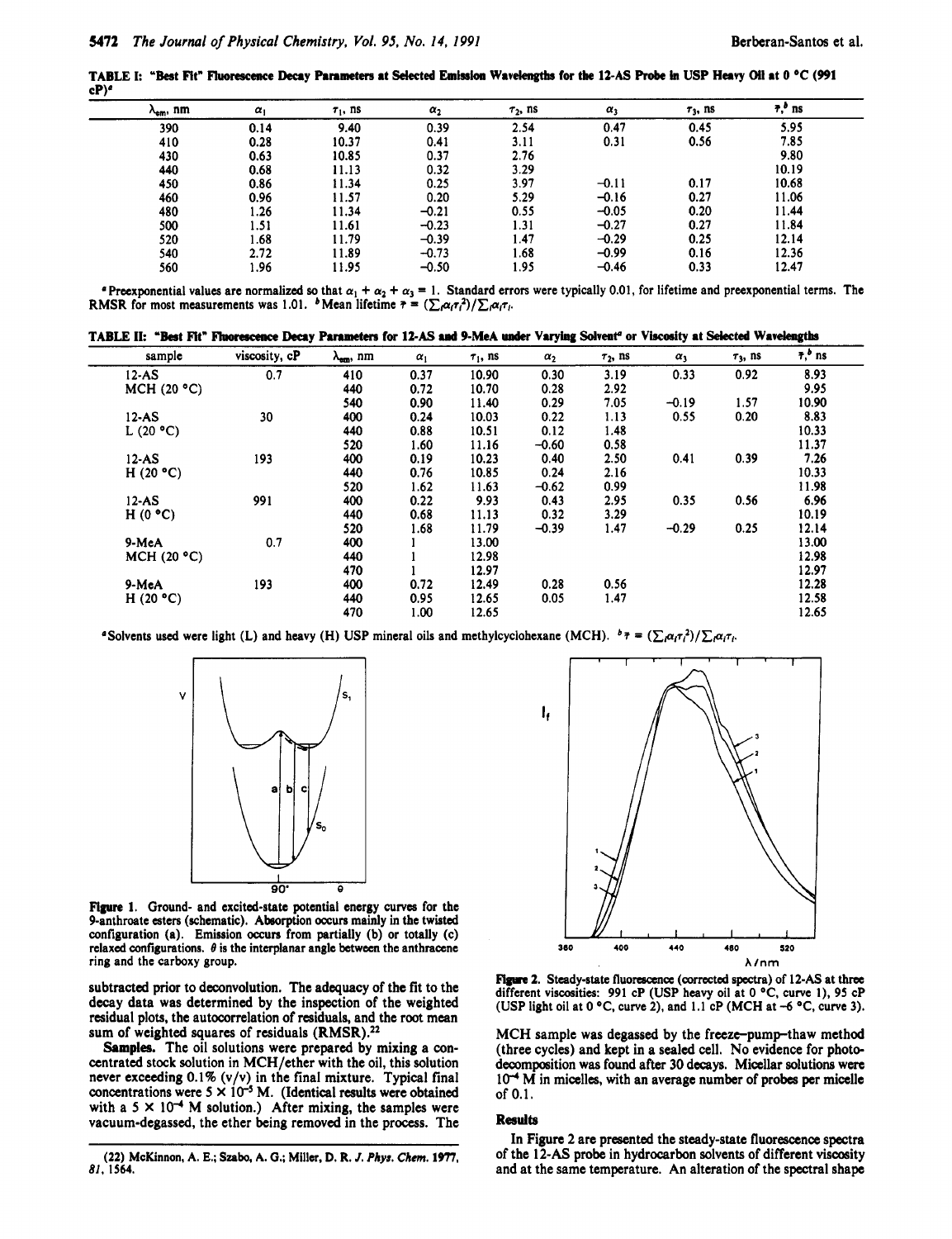

**Figure** 3. Steady-state fluorescence of **12-As** in ethanol-methanol **(100 K)** and **MCH (290 K).** 

and a blue shift are observed with the increase of viscosity; the same **results** are obtained if the viscosity is altered via temperature variation (Figure **3).** In contrast, for methyl 9-anthroate, minor alterations were observed, unless extreme conditions are used.

Fluorescence decays  $i(\lambda,t)$  are conveniently fitted to a sum of exponentials, no physical significance being a priori attributed to the recovered lifetimes and preexponential coefficients. In most cases (see Tables I and **11)** the decay is well described only by a sum of three exponentials, as judged from the weighted residuals plot, autocorrelation of residuals, and root mean sum of weighted squares of residuals (RMSR). In Table I the "best fit" decay parameters at selected emission wavelengths are presented. From these data and other obtained at intermediate wavelengths the following trend is observed: at short wavelengths **(390** and 410 nm), three exponentials are recovered. At an intermediate range **(430-440** nm), the decay can be described by two components, but when scanning the lower energy part of the emission  $(\lambda >$ **440-450** nm), again three exponentials are obtained, with one or two of the preexponential factors being negative. The mean lifetime *(T)* increases in all *cases* when going from lower to higher wavelengths.

In Table **11,** a summary of results at three selected wavelengths is presented for the 12-AS probe and 9-MeA in different solvents and/or conditions. The trend observed is similar to that previously described regarding the complexity of the decays. For 12-AS the increase in mean lifetime from the blue to the red part of the emission is larger the greater the viscosity. In contrast, the decay of 9-MeA is much less viscosity dependent. Negative components are never recovered for 9-MeA in oil, and the decay is single exponential at all emission wavelengths for 9-MeA in MCH. The mean lifetime of 9-MeA is insensitive (MCH) or shows a slight increase (H, 20 **"C)** with increasing emission wavelength.

The previous time-dependent fluorescence data  $i(\lambda,t)$ , together with the steady-state emission spectra  $f(\lambda)$ , enable the determination of time-resolved emission spectra  $F(\lambda,t)$  from<sup>23</sup>

$$
F(\lambda,t) = f(\lambda) i(\lambda,t) / \int_0^\infty i(\lambda,t) dt
$$
 (1)

The results for 12-AS at short and long times are presented in Figure **4.** 

An important time evolution of the emission spectrum is observed, with an increasing red shift as time progresses. The long time shape **(>50** ns), which is essentially viscosity independent, is attained faster at lower viscosities, as observed in Figure *5;* in the very low viscosity limit (Figure 5d) the different spectra are even almost superimposable.

The greater importance of emission in the lower energy region at longer times can also be appreciated from the plot of the mean lifetime vs wavelength for the different experimental conditions (Figure *6).* A regular increase is observed with *t* showing a large variation from *6.0* to 12.5 ns in the *case* of the high-viscosity oil. When the viscosity decreases, the curves approach a flat line around **10.2** ns, as observed in Figure **6.** This behavior is also



**Figure 4.** Time-resolved spectra of **12-As** in **USP** heavy oil **(273 K)** at early **(100 ps)** and late **(50** ns) timcs.



**Figure 5.** Time-resolved emission spectra of **12-As** in **USP heavy** oil at **0 OC, 991 CP** (a), **USP** heavy oil at **20 OC, 193 CP (b), USP** light oil at **20 OC, 30 CP (c),** and **MCH** at **20 "C, 0.7 CP** (d).

verified for 9-MeA with a wavelength-independent lifetime around 13.0 ns.

Preliminary results were also obtained for two other related anthroyloxy compounds, **6-(9-anthroyloxy)undecane** (6-AU) and octodecy1 9-anthroate (9-OA); their mean lifetimes at three wavelengths are presented in Table **111.** The usual regular variation of  $\bar{\tau}$  is again obtained, and when these values are compared with those in Figure **7,** it can be concluded that 6-AU behavior is very similar to 12-AS. while the 9-OA compound has a lifetime variation range between those of 12-AS and 9-MeA.

Following Matayoshi and Kleinfeld,<sup>11</sup> steady-state anisotropies were measured in homogeneous media (Figure **7)** and also in

**<sup>(23)</sup> Earter, J. H.; DeToma. R. P.;** Brand, L. *Blophys. J.* **1976,** *16,* **571.**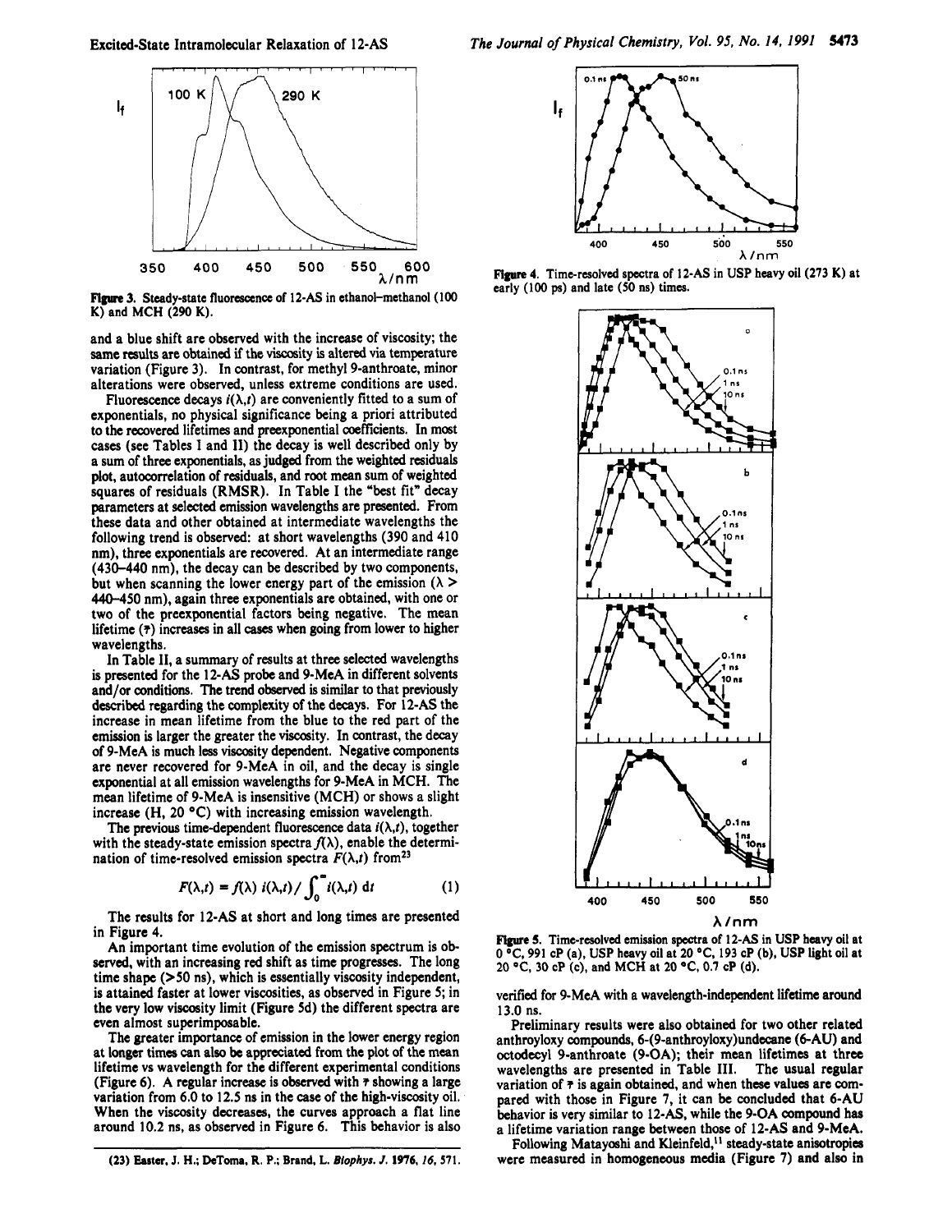

**Figure 6.** Mean lifetime as a function of emission wavelength: (@) 12-AS in USP heavy oil at 0 "C; **(A)** 12-AS in **USP** heavy oil at 20 **"C;**  (0) 12-AS in USP light oil at 20 *"C;* **(U)** methyl 9-anthroate in MCH at 20 **"C** (single exponential); *(0)* anthracene in USP heavy oil at 20 "C (single exponential).

**TABLE III: Mean Ufetimes to for 6-AU and 9-OA at Three Emission** Wavelengths

| sample      | viscosity, cP | $\lambda_{em}$ , nm | $\bar{\tau}$ , ns |  |
|-------------|---------------|---------------------|-------------------|--|
| $6 - AU$    | 133           | 400                 | 9.16              |  |
| H(25 °C)    |               | 450                 | 9.85              |  |
|             |               | 500                 | 10.97             |  |
| $9-OA$      | 193           | 400                 | 11.38             |  |
| H $(20 °C)$ |               | 450                 | 11.83             |  |
|             |               | 500                 | 11.85             |  |
| $9-OA$      | 991           | 400                 | 10.75             |  |
| H $(0 °C)$  |               | 450                 | 12.10             |  |
|             |               | 500                 | 12.30             |  |

<sup>*a*</sup> Mean lifetime  $\bar{\tau} = (\sum_i \alpha_i \tau_i^2) / \sum_i \alpha_i \tau_i$ .

micelles (Figure **8)** as a function of emission wavelength. The same trend was obtained in all cases, i.e., a decrease of the anisotropy with an increase in emission wavelength. The results in hydrocarbons show that this effect is stronger in high-viscosity conditions and that, for the same viscosity, it is much more important for **12-AS** than for methyl 9-anthroate.

## **Discussion**

Some evidence for the excited-state rotational relaxation of the **12-AS** probe is already obtained from its steady-state emission in hydrocarbons of different viscosity and at constant temperature (Figure **2).** The viscosity-induced blue shift of the emission and the alteration of its shape are due to a greater contribution from the "planar" conformers. The overall change could be due to viscosity-dependent Franck-Condon factors, but this explanation is ruled out by the time-resolved emission spectra (Figures **4** and **S),** where a time evolution is clearly seen. The relaxation rate depends strongly on the viscosity, and in all cases the long time spectrum is essentially identical, i.e., corresponds to the same species, the "planar" conformation of the ester. This conclusion is reinforced by a comparison between the steady-state emission of **12-AS** (at very high and low viscosity, Figure 3) and the **12-AS**  early and late spectra (Figure **5).** It can be concluded that the **1** 00-ps emission mainly originates from the nonrelaxed, 'perpendicular" conformers while the **SO-ns** emission is due to the relaxed, "planar" conformers.

The time-dependent spectral evolution is connected with complex decays (fitted with two or three exponentials, Tables I and 11). In the low-energy region of the fluorescence spectrum expected negative amplitudes are obtained, multing from a **rise** time of the emission of the more planar configurations generated at longer times, while the mean lifetime shows a regular increase with wavelength (Figure **6).** It is interesting to note that near the steady-state maximum intensity wavelength **(440-460** nm) there is a balance in a way that the decay is almost single exponential. This fact, together with the use of wide band filters in the emission, has certainly contributed to keep hidden the complexity of the decay of these probes.



**Figure 7.** Fluorescence anisotropy as a function of emission wavelength (excitation wavelength 380 nm): methyl 9-anthroate in a PMMA matrix **(I);** 12-AS in USP heavy oil at 0 **"C** (2); 12-AS in **USP** heavy oil at 20 **"C** (3); methyl 9-anthroate in USP heavy oil at 0 **"C** (4); 12-AS in USP light oil at 20 °C (5). Open circles are the best fit values (eq 3), with rotational correlation times of 9.9 ns (2), 3.7 ns **(3),** and 1.2 ns *(5).* 



**Figure 8.** Fluorescence anisotropy as a function of emission wavelength (excitation wavelength 385 nm): 2-AS (1) and 12-AS (2) in Triton X-100 micelles; 2-AS (3) and 12-AS (4) in **SDS** micelles. Temperature was 25 °C.

The decay data show that a two-state model (twisted and "planar" conformations) cannot, in general, be applied to the present case. In fact, the decays are not even always fitted by two exponentials, showing the importance of partially relaxed conformations on the decay law. **A** further complicating factor is the existence of an angular distribution in the ground state, as was shown recently.<sup>10</sup> This distribution is associated with a low-frequency torsional mode, observed in the fluorescence spectrum of jet-cooled methyl 9-anthroate.<sup>12,24</sup>

Our **FT-IR** data also substantiate this angular distribution: the carbonyl stretching vibration of methyl 9-anthroate is unusually broad, fwhm = **16** cm-' compared with a fwhm of **10** *cm-'* of ethyl acetate and of methyl benzoate. Due to the angle dependence of the force constant, the total absorption band is the sum (over the conformers) of several narrower curves, slightly frequency shifted in their maximum.

**As** can be seen from Figure **6,** the mean lifetime approaches anthracene's decay time **(5.1** ns) near the blue edge. This also supports the notion that the blue edge emission arises mainly from

**<sup>(24)</sup>** Swayambunathan, **V.;** Lim, **E. C.** *J. Phys. Chrm.* **1987,** *91,* **6359.**